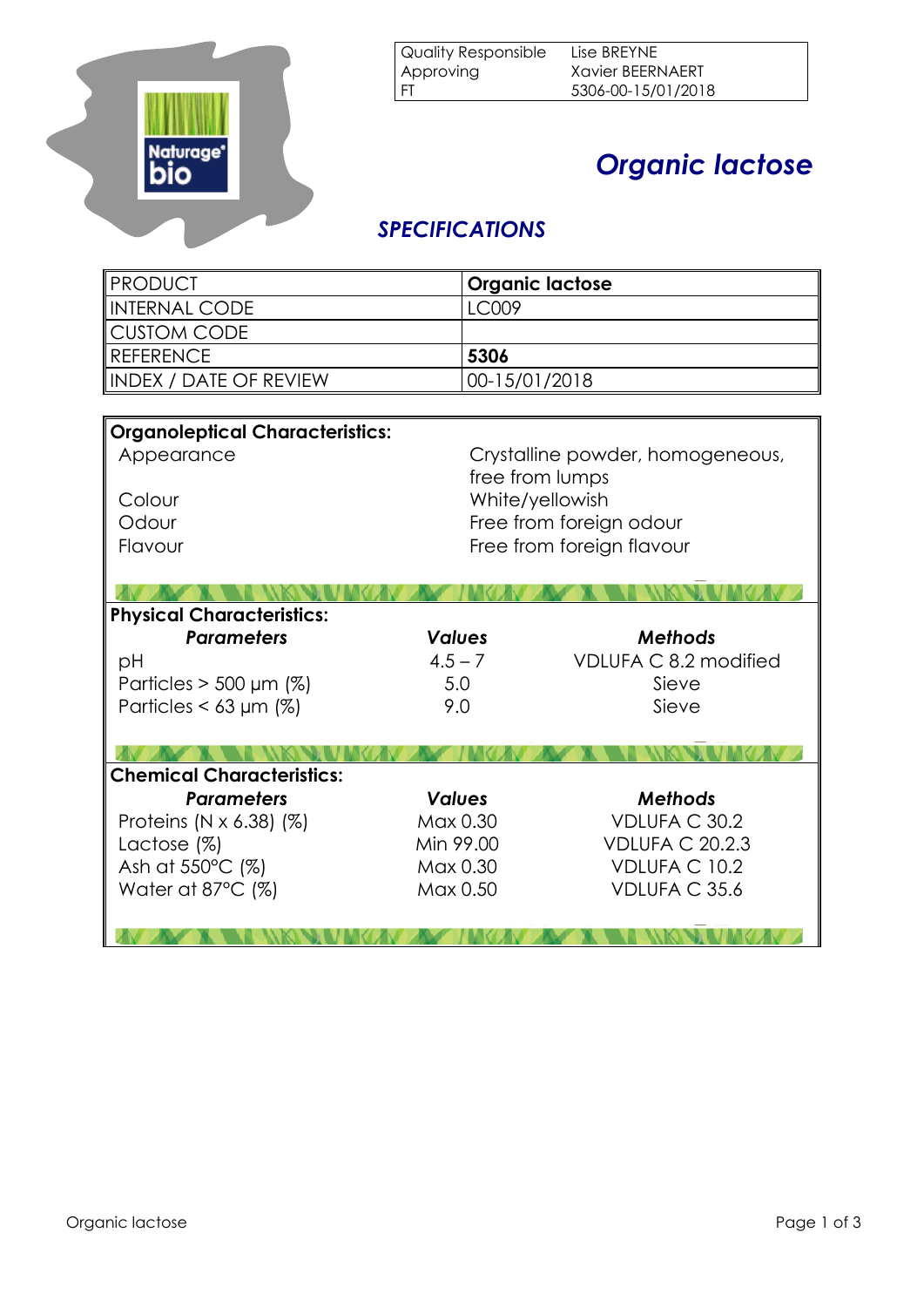|                                                                                                                                                                                                                                                                                                                                                                                                                                                                                                                                                                         | <b>Quality Responsible</b><br>Approving<br>FT                         | Lise BREYNE<br><b>Xavier BEERNAERT</b><br>5306-00-15/01/2018                                                                                          |           |
|-------------------------------------------------------------------------------------------------------------------------------------------------------------------------------------------------------------------------------------------------------------------------------------------------------------------------------------------------------------------------------------------------------------------------------------------------------------------------------------------------------------------------------------------------------------------------|-----------------------------------------------------------------------|-------------------------------------------------------------------------------------------------------------------------------------------------------|-----------|
|                                                                                                                                                                                                                                                                                                                                                                                                                                                                                                                                                                         |                                                                       |                                                                                                                                                       |           |
| <b>Microbiological Characteristics:</b><br><b>Parameters</b><br>Coliforms (/g)<br>Enterobacteriaceae (/g)<br>Total count. (/g)<br>Yeasts $($ /g $)$<br>Moulds $\left(\frac{1}{9}\right)$<br>Salmonella (/25g)                                                                                                                                                                                                                                                                                                                                                           | <b>Values</b><br>Absent<br>< 10<br>< 5000<br>< 100<br>< 100<br>Absent | <b>Methods</b><br><b>VDLUFA M 7.2.2.3</b><br>VDLUFA M 7.4.2<br>VDLUFA M 6.3.2<br>VDLUFA M 7.7.2<br>VDLUFA M 7.7.2<br>ASU, L00.00-20<br>(externalized) |           |
| Allergens:                                                                                                                                                                                                                                                                                                                                                                                                                                                                                                                                                              |                                                                       |                                                                                                                                                       |           |
| Cereals containing gluten and products thereof<br>Crustaceans and products thereof<br>Eggs and products thereof<br>Fish and products thereof<br>Peanuts and products thereof<br>Soybeans and products thereof<br>Milk and products thereof (including lactose)<br>Nuts and products thereof<br>Celery and products thereof<br>Mustard and products thereof<br>Sesame seeds and products thereof<br>Sulphur dioxide and sulphites at concentrations of >10 mg/kg or<br>>10 mg/l in terms of the total SO2<br>Lupin and products thereof<br>Molluscs and products thereof |                                                                       |                                                                                                                                                       | $\ddot{}$ |
|                                                                                                                                                                                                                                                                                                                                                                                                                                                                                                                                                                         |                                                                       |                                                                                                                                                       |           |
| <b>Shelf life:</b><br>18 months in the original packaging, unopened, kept in cool and dry place.                                                                                                                                                                                                                                                                                                                                                                                                                                                                        |                                                                       |                                                                                                                                                       |           |
| GMO:                                                                                                                                                                                                                                                                                                                                                                                                                                                                                                                                                                    |                                                                       |                                                                                                                                                       |           |
| This product is not a genetically modified organism (GMO), does not contains,<br>not manufactured from GMO and not contains ingredients/ additives from<br>GMO.<br>This product is not subject to any labeling according to VOC 1829/2003 EC or<br>VO 1830/2003 EC.                                                                                                                                                                                                                                                                                                     |                                                                       |                                                                                                                                                       |           |
| This information has only an indicative value. It cannot engage our company beyond guarantees in contracts.                                                                                                                                                                                                                                                                                                                                                                                                                                                             |                                                                       |                                                                                                                                                       |           |